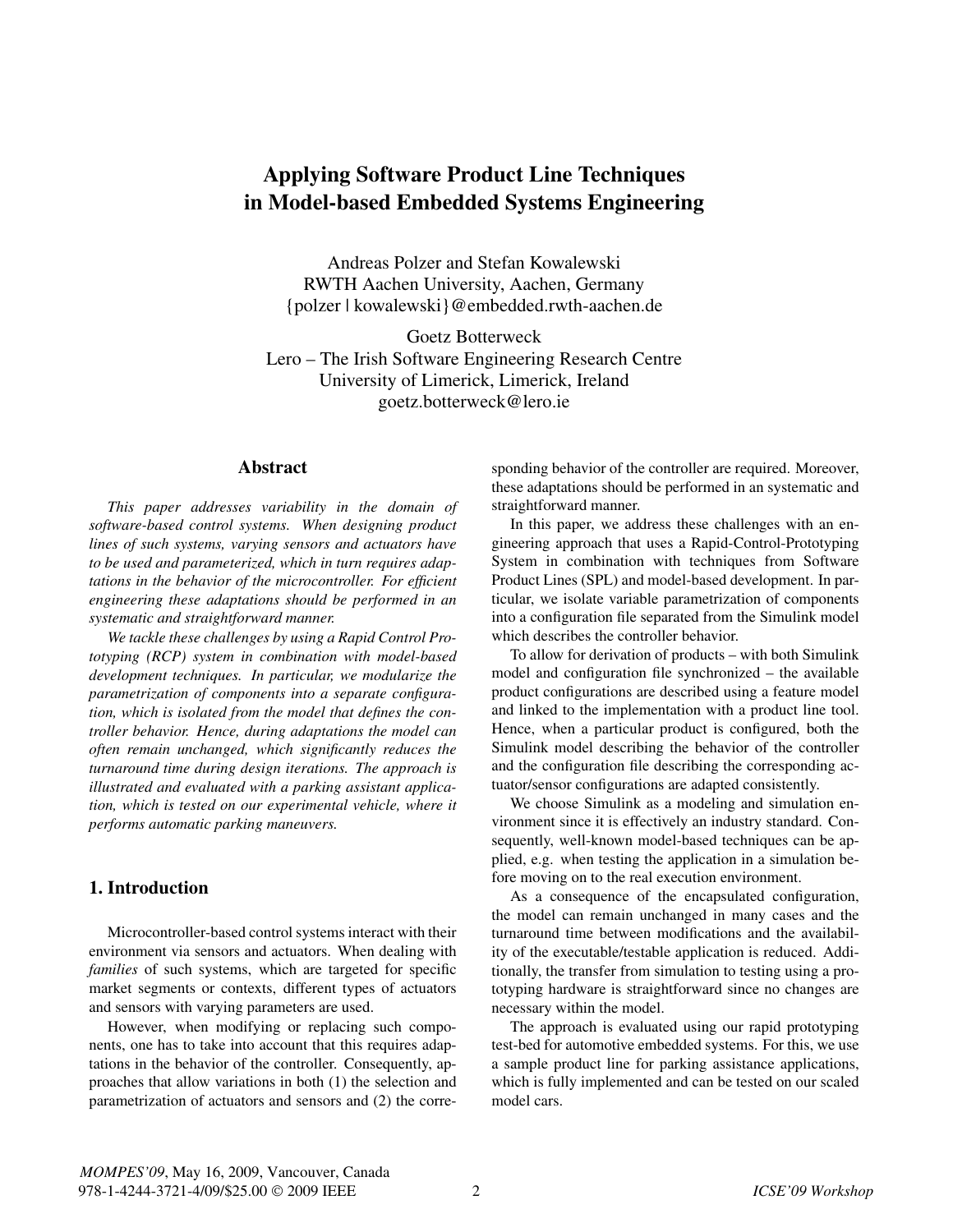

**Figure 1. Model-based development of control systems.**

# 2. Research problem

#### 2.1. Software-based control systems

Software-based control systems are used in very different scenarios, for instance robots, toasters, airplanes, and machine tools. A prominent usage area for such systems are automotive applications, such as engine management, safety functions, or driver assistant systems [1].

When developing software-based control systems, it is common engineering practice to use *Rapid-Control-Prototyping (RCP)* systems. The overall development process can be structured into three phases (see figure 1).

First, the engineer designs envisioned controller by describing a *Model* of the envisioned system. Typically he uses modeling environments like Matlab/Simulink. To allow for simulation of the whole system, models of other system components (such as actuators, the plant, and sensors) are included as well. By experimentation and simulation of test scenarios the behavior and the quality of the implementation (as described by the model) can be evaluated and improved. During these improvements the engineers typically aim to optimize the system with respect to certain key values, e.g., reaction and settling time.

Once a sufficient quality level has been reached, the model will be transformed into an implementation which can be tested in a *Prototype* environment. Usually this is done via automatic code generation and compilation. When transferring the implementation into the prototype environment, some components which where simulated in the preceding phase (e.g., actuators, the plant, sensors), are replaced by real components. In other words, only the code for the controller itself is generated and deployed to the prototyping environment. Subsequently, the implementation of the new system can be tested and evaluated, now in a test environment that is even more realistic than the simulation. This helps to test the implementation with the real interfaces and the corresponding timing issues.

Finally, the implementation is checked off and delivered as a product. Depending on the concrete case, this might be the deployment into one assigned production environment or the production of large unit numbers.

To understand the motivation behind our research, it should be noted that in a typical industry project the engineers iterate over the first two phases (modeling and testing in an prototyping environment) many times, until the product design is finalized. Moreover, if the control system has to be adapted to a new environment, e.g., with a modified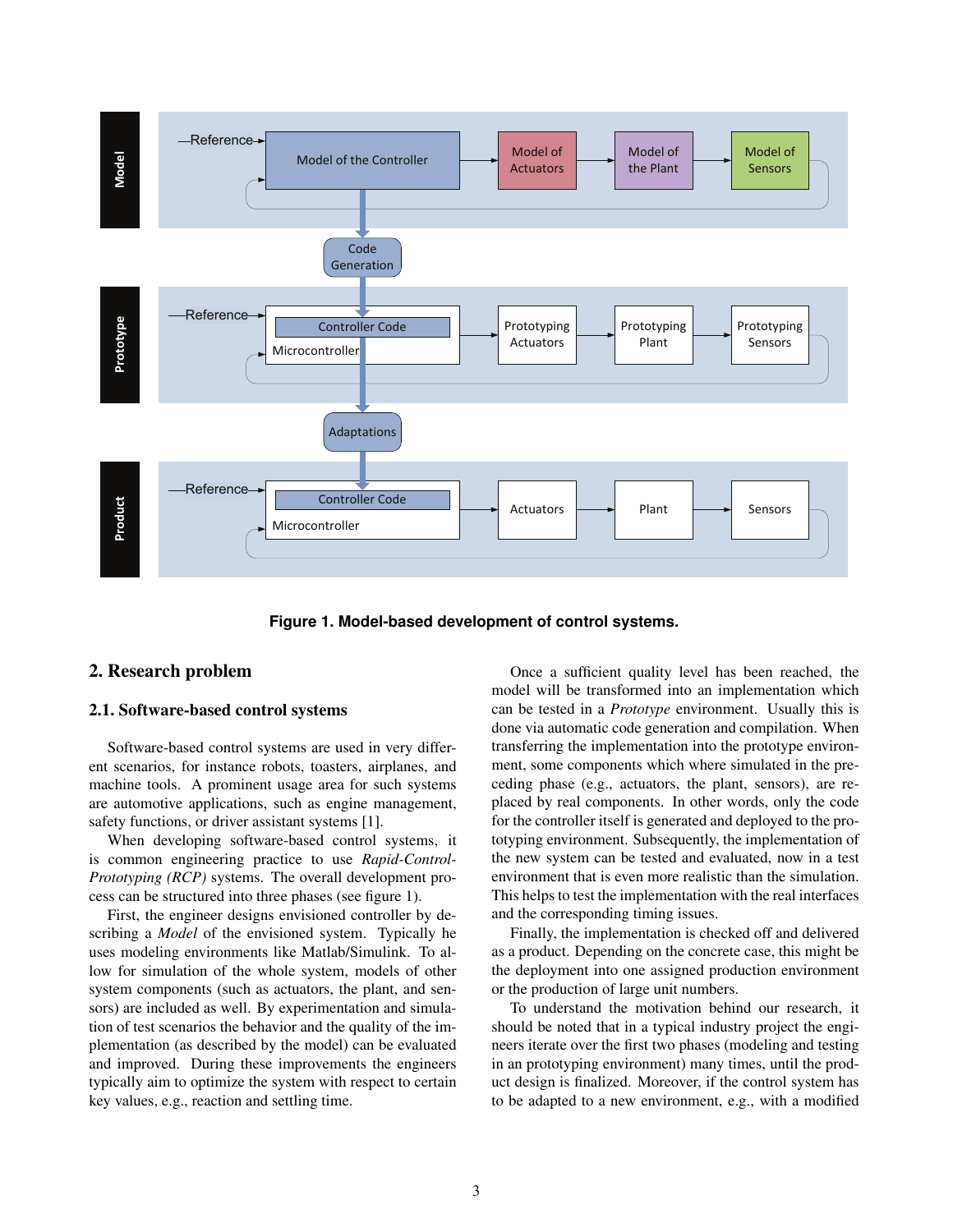plant behavior and different sensors/actuators and controller parameters, this procedure has to be repeated to allow for adaptations.

Consequently, we are looking for an approach that (1) improves this engineering process of modeling and prototype testing and (2) eases adaptation of a control systems, especially with respect to variability in sensors/actuators and control parameters.

#### 2.2. Concrete case: parking assistant

To illustrate the research problem we will now introduce a concrete sample case, a parking assistant. The schematic architecture of the application is shown in figure 2.

The overall application is controlled by a microcontroller, which receives input from a variety of sensors. For instance, it gets information on vehicle speed, distance to obstacles, and the vehicle direction. In addition it receives commands given by the drivers. For the prototype environment these commands are set via a wireless radio control (RC) and received by the car via an RC receiver. At the same time the controller has to act on its environment by several actuators including an engine throttle, brakes, and the steering.

The sensors have different characteristics which have to be taken into account when determining the requirements for the controller. For instance, one measurement of an ultra sonic sensors takes about 60 milliseconds. Thus, if we want to measure distances during each computing step, a cycling time longer than 60 milliseconds is necessary. Similarly, this cycling time influences the speed of reaction to user commands.

Because of these dependencies, whenever usage scenario is modified, it is necessary to adapt the sensors and actuators. In many cases, the main functionality of the controller can remain unchanged. For instance, in our parking assistant – regardless of adaptations of sensors/actuators and their parameters – the "strategy" for parking and the corresponding algorithm remain unchanged. The procedure is executed in three phases:

First, a parking spot is identified and measured. During this phase, the car is manually driven by the user. Simultaneously the side distance sensors and velocity sensors are searching for an adequate parking spot. In the default mode, the assistant is activated as soon as a parking spot is detected on the passenger (i.e., right) side of the vehicle. During each computing cycle the reclined distance is computed by integrating the velocity. A parking bay is deemed sufficient, if both length and depth fulfill the constraints, which were set earlier during parametrization.

In the second phase, after a parking spot is detected, the controller waits 10 seconds for a confirmation by the driver. Given this confirmation, the parking assistant takes over the control of the actuators. At any time the user can interrupt the automatic parking and take back control by using the break or steering.

Once the parking starts, the car is driven (by the controller) into an initial position. Then the parking assistant goes backwards into the parking bay. To this end, a trajectory is computed and followed during parking. Finally, the car is aligned to the side of the road and other obstacles by using distance sensors and optionally (if available) the direction sensor.

### 3. Our approach

In the preceding sections we defined the research problem that we focus on (variability in embedded systems) and a concrete example case (a product line of parking assistance applications). We will now present our approach which we developed to make the engineering of such applications more efficient.

#### 3.1. Hardware abstraction

As a basis for the engineering of such applications, we developed an architecture for a *Rapid-Control-Prototyping (RCP)* system called *VeRa* (Vemac Rapid-Control-Prototyping System). To simplify the handling of varying product configurations we introduce an *Hardware Abstraction Layer (HAL)* which (1) isolates the core application from sensors and actuators and (2) manages data sent to actuators or coming from sensors.

The encapsulation of hardware-specific functionality introduced by the HAL has several advantages: (1) the core application is shielded from hardware-specific details and changes in implementation details. (2) It allows us to introduce a variability mechanism for sensors and actuators, which reads product-specific parameters from an XMLbased configuration file. (3) The transfer from simulation to testing (using a prototype) is straightforward since no changes are necessary within the model.

Integrating varying sensors and actuators is a major task when adapting a given controller model for a new system. For instance, changes in scales of value domains or modifications in the surrounding environment have to be reflected in the behavior of the controller. Hence, it is desirable to provide an simple way to adapt sensors and actuators via the abstraction layer.

The abstraction layer relies on the fact that information provided by the sensors can be described in general terms using physical units. Similar applies to information sent from the controller to actuators. With this approach it is possible to use a common interface for varying applications. During model-based development, this common interface is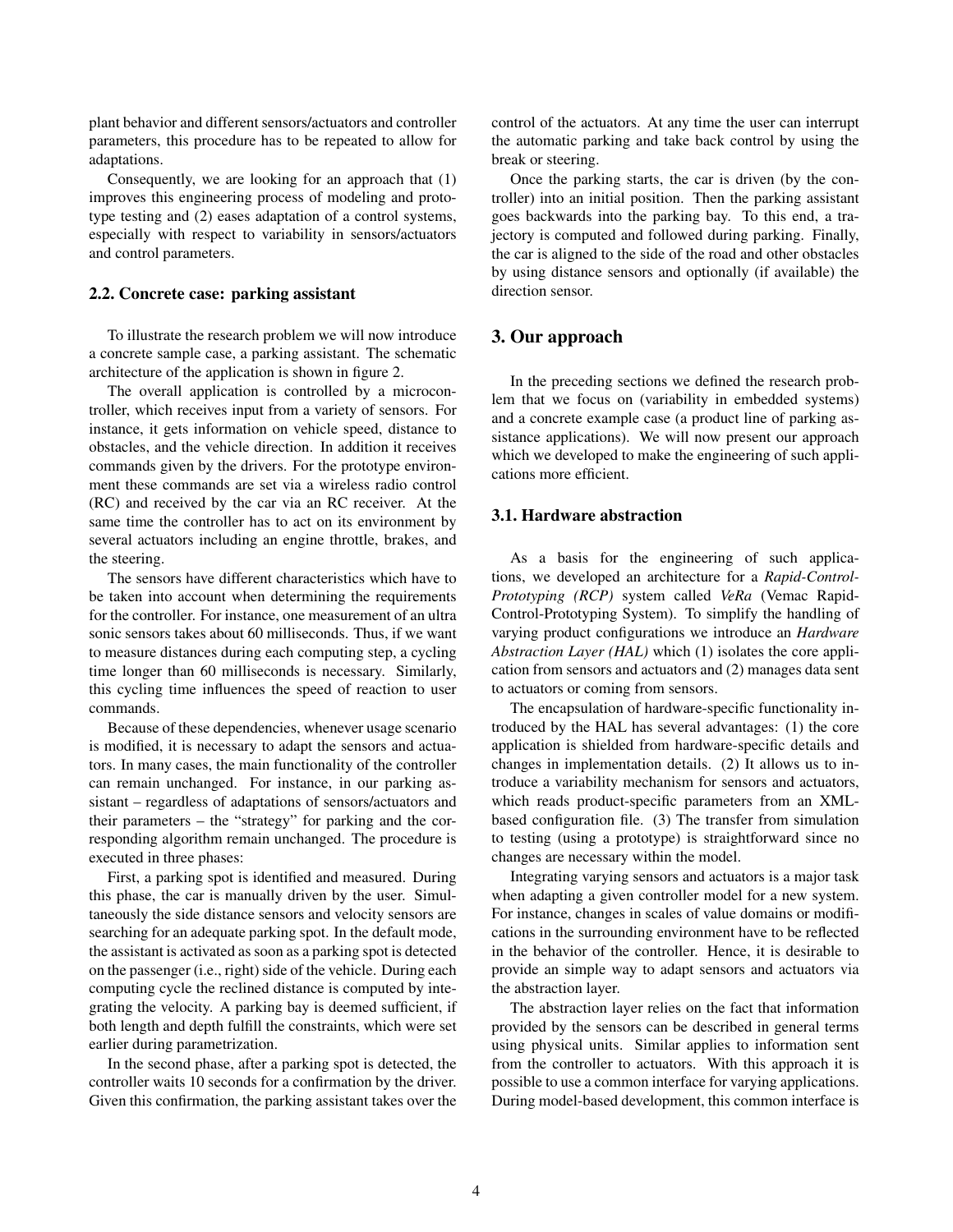

**Figure 2. Components and connection of the experimental vehicle.**

used to connect the controller with other components. Consequently, we can adapt the used sensors and actuator to a new scenario without modifying the application model. The configuration file provides all required information on the product-specific settings for sensors and actuators.

We will now explain the sequence of activities and data flow in our approach in more detail (see figure 3). Similar to common software product line frameworks [5, 12], the approach is horizontally structured in two layers, Domain Engineering (developing the product line) and Application Engineering (deriving the product). Vertically we distinguish three areas: (1) modeling of features, (2) mapping features to implementation components, and (3) modeling the implementation itself. For the implementation we also differentiate handling within pure::variants and description by textual DSLs, thus we end up with four vertical areas in total.

We will now look at the activities of Domain Engineering and Application Engineering in more detail.

#### 3.2. Domain Engineering

Domain engineering starts with the process of *Feature Analysis* which produces a *Feature Model*, similar to the one discussed earlier and shown in section 4 using the tool pure::variants. The identified features are implemented <sup>o</sup> using common practices from embedded systems engineering. For instance, in the case of model-based development, features are implemented in Matlab/Simulink. In our particular approach, we extended this with custom components (i.e., Simulink block types) representing sensors and actuators.

Later during Application Engineering, we will use *negative variability* [14] to derive products, i.e., product-specific artefacts will be created by copying product line artefacts and selectively filtering out certain components, based on a given configuration. To prepare for this Application Engineering procedure, earlier in Domain Engineering we have to map features to the *corresponding* implementation components.

To this end, feature implementations (given as Simulink models and XML configuration files) are imported using the plug-ins pure::variants Simulink Connector and pure::variants XML cond  $\bullet$ . This import process creates *Family Models* **E**, which represent the implementation. Mappings between features and implementation elements are then described by conditional expressions, which are stored in the *Family Models* **B**. For instance the expression hasfeature(RearBrake) will evaluate *true* whenever the feature RearBrake was selected and the corresponding components, which were marked with this expression, will be included in the particular product implementation.

It should be noted that different features are mapped to different *Family Models*. Features, which influence the XML configuration, are mapped to the *XML Family Model* whereas other features correspond to implementation components in the *Simulink Family Model*.

Another artefact created during Domain Engineering is the *Transformation Configuration* **Q**, which later controls the generation process performed in Application Engineering.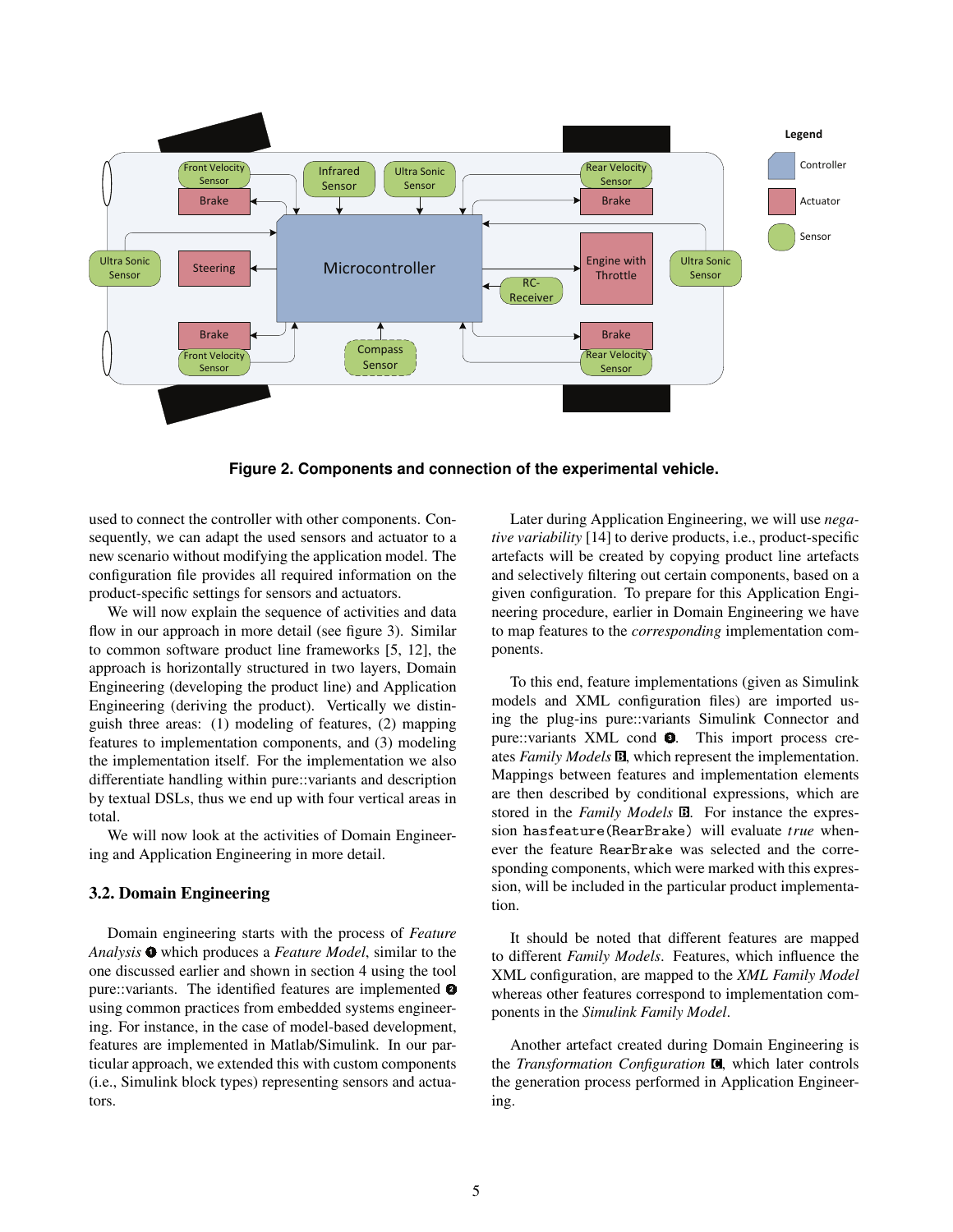

**Figure 3. Overview of our approach.**

#### 3.3. Application Engineering

In the end, the goal of Application Engineering is to create a new product which fulfils the requirements of a particular customer. In the case of model-based controllers, reasons for developing a new product could be the adaption of the controller for a new system or the use of different hardware caused by new requirements, e.g., replacing an infrared sensor with an ultrasonic one.

The procedure for deriving a product is as follows (see the lower layer in figure 3): Given the *Product Requirements* the engineer performs *Feature Configuration* to identify corresponding capabilities of the product line (i.e., features), which can be used to cover these requirements. The configuration is stored as a pure::variants *Variant Model*.

The *Variant Model* does not store the complete configuration information. Instead it contains only the made decisions; other information is given by references to the domain level *Feature Model* **N**, *Family Model* **B** and *Trans-* *formation Configuration*  $\blacksquare$ . Consequently, changes in those models implicitly affect the variant model as well.

The set of features, which was selected in the configuration process earlier  $\bullet$  and stored in the *Variant Model* is used as input for the transformations, which create the product: The first step of this process is the verification of restrictions and relations of the configuration. Then, the transformation operations specified in the *Transformation Configuration* **a** are executed. In our sample case the transformation process includes two types of related artefacts. On the one hand, it derives the Application-specific Simulink Model On the other hand, it derives the XML configuration file, which parameterizes the library of sensors and actuators.

As we are applying negative variability here, this derivation creates new artefacts (Simulink model, configuration file) by copying the corresponding domain-level artefacts and removing all elements (e.g., Simulink blocks) which are not required to implement the set of features given by the product configuration.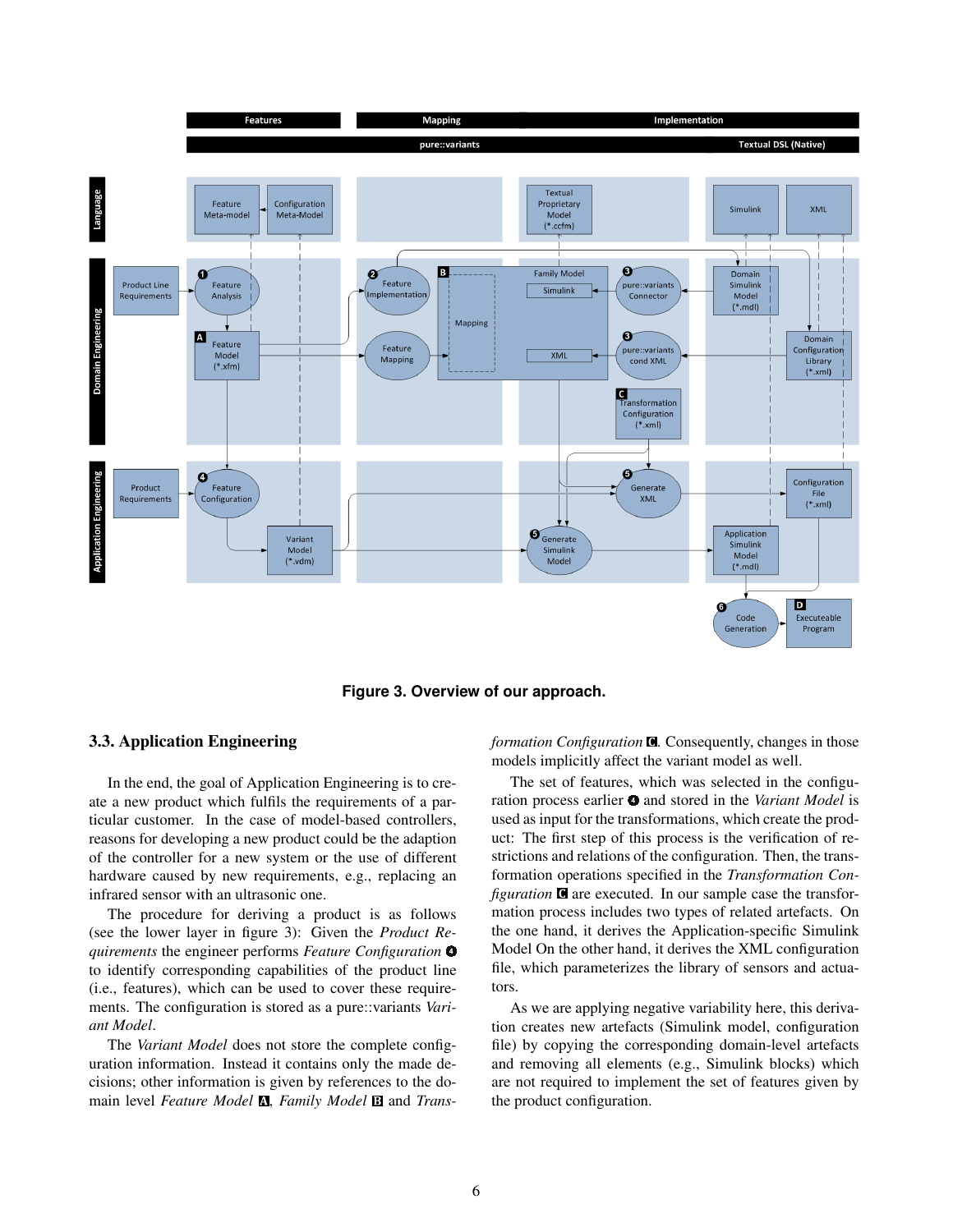Finally, as a last step of product derivation *Code Generation*  $\odot$  is performed using the Modeling and Simulation tools Matlab/Simulink and Realtime Workshop. During this process the model and configuration generated earlier are processed to generate source C code. As a result we get an executable program, which can be deployed onto the RCP Hardware.

## 4. Feature model

To capture the available configurations options and the constraints on them, we use a feature model. See figure 4.

The Parking Assistant application consists of Actuators, Sensors, a Controller, the Plant, User Commands and helper functionality for Debugging.

Most of the Actuators are mandatory features (Throttle, Steering, Front Break). Merely, the Rear Brake is optional.

For Sensors there is more variability. For some Distance sensors, we can choose whether to use Infrared or Ultrasonic technology or if they are present at all. For the Velocity sensor, we can choose between a standard Impulse sensors, which are mounted at the front wheels, and an Hall Impulse sensors at the rear wheels. Moreover, depending on the particular product we can decide if we need a Direction sensor.

The Controller includes the core algorithm for the parking assistant. Here, we have to decide whether we require an algorithm that takes direction into account.

The Plant is optional, since we might want to simulated the whole application within the modeling tool, whereas in other situations we might want to exclude it. Compare the different levels (Model, Prototyping, Deployed Product) in figure 1.

The Debug feature allows to toggle scopes and other debug mechanisms in the model. For instance, this provides tracking information during both simulation and execution on the prototyping test-bed. In the latter case, the data can be polled from a diagnosis PC via a serial connection.

The User Commands provide functionality to gather commands from the user. Currently, in the prototype environment this is done via remote control. In case of simulation the commands are given by a gamepad connected to computer.

# 5. Evaluation

In the preceding sections, we presented an approach for product lines of microcontroller-based control systems, which combines the common model-based design with modularized configurations.

#### 5.1. Experiments with a model car

To evaluate our techniques in a realistic scenario we implemented the parking assistant (described earlier in section 2 and deployed it onto our *Automotive Experimental Vehicle (AEV)*. A photograph of the model car can be seen in figure 5). It is equipped with our Rapid-Control-Prototyping (RCP) system called *VeRa*, which software architecture was developed in our group in collaborations with industry and research partners.

The logical architecture of VeRa, including the data flow between components, corresponds to the schema shown in figure 2. The VeRa is connected with sensors to measure distances in the front, in the rear, and on the right side. It would be easy to add distance sensors on the left side, but this was not necessary for our evaluation. We are experimenting with varying infrared and ultrasonic distance sensors and sensor parameters. To measure the velocity both front wheels are equipped with forked light barriers, the rear wheels with Hall sensors. Driver control is simulated via commands given via a remote control.

These sensors are connected to the RCP system through various interfaces: The ultra sonic sensors are connected via a digital  $I^2C$  bus. The infrared sensors provided their measurement via analogous signal (i.e., voltage). Velocity is measured by counting electrical impulse within a certain time period. User commands incoming from the RC receiver are provided to the controller as PWM (Plus Width Modulation) signals. Because of these varying signal types, different hardware components, drivers and data formats are required to get the information from the sensors.

Fortunately, using the abstraction layer (discussed earlier in section 3.1), we can shield the ore application from hardware dependencies. Hence, the core application could be designed by modeling and simulation in Matlab/Simulink, while abstracting from hardware details. For instance, we do not have to care whether the distance information is provided by an ultrasonic or an infrared sensor. Finally, the code is generated with Realtime Workshop and deployed.

#### 5.2. Discussion

Although first results with the approach are promising, it also has some limitations. The techniques used to bring sensors and actuators into the hardware abstraction layer require additional overhead for integration and development of glue code. Consequently, this approach is not reasonable for "quick hacks" where new component types have to be used as fast as possible. It should be noted that this limitation applies to *new types* of sensors/actuators. As long as the engineer sticks to types of sensors/actuators that have been used before (i.e., where an integration into the HAL was already done) our approach will actually speed up his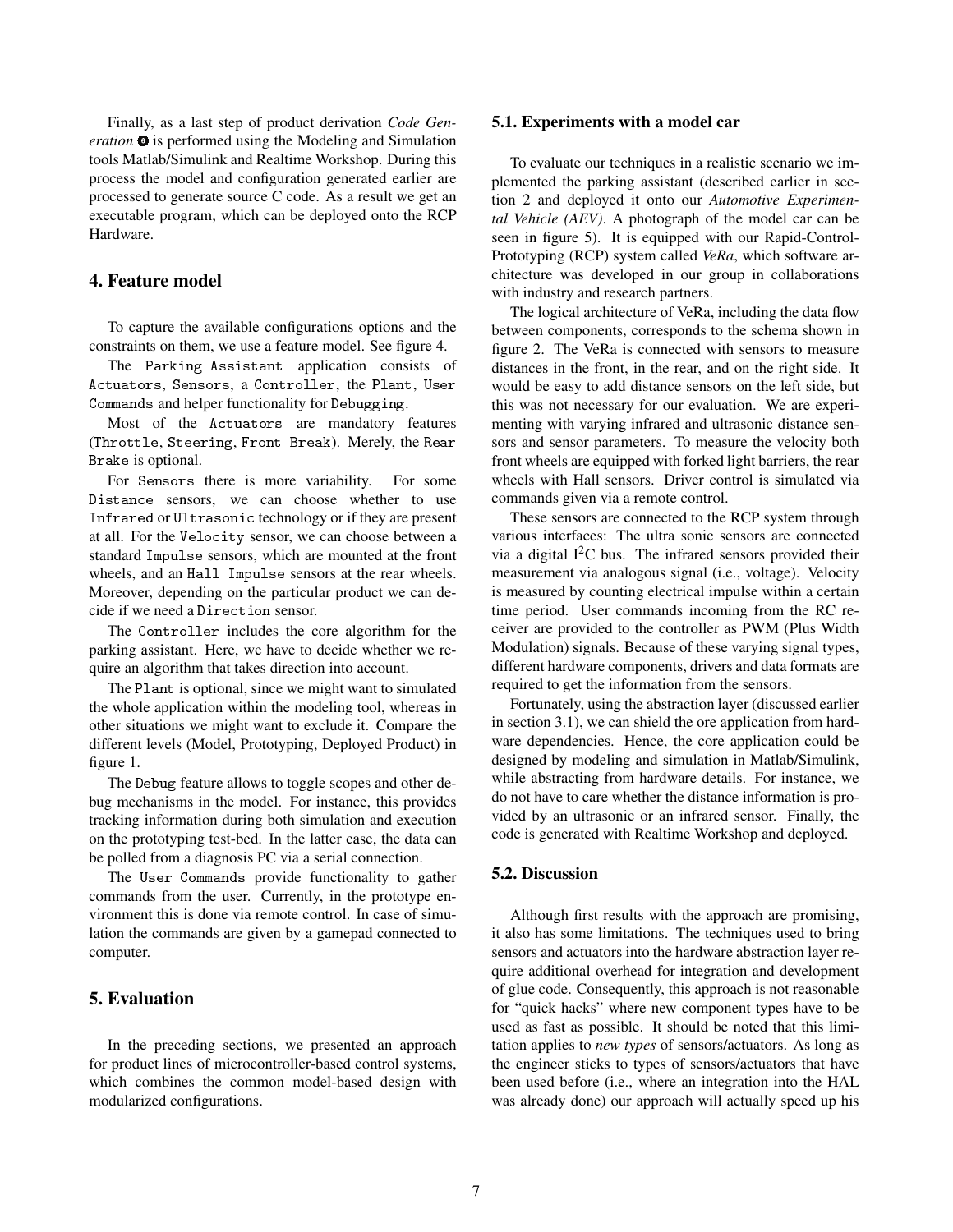

**Figure 4. Feature model of the parking assistant product line.**

development efforts.

During development the engineer has to move back and forth between modeling/simulation and the prototype environment (the upper two levels in figure 1). In our approach, the whole system including controller, actuators, sensors, and plant can be simulated. In particular, the simulated sensors imitate quantization errors and timing constraints to allow for a realistic simulation of their real electronic counter parts. When switching to the prototype environment the simulated sensors/actuators are automatically replaced by drivers which connect the controller to the real components. Overall, this provides an seamless transition from simulation to the prototyping environment.

Since we modeled configuration choices by a feature model (figure 4) and mapped the features to the corresponding implementation components we are able to configure and generated a product relatively straightforward. One of the reasons, why this is possible at all, is the hardware abstraction layer which reduces dependencies between chosen options (e.g., sensors) and the core application.

Another challenge, which we have to address is the consistency between the varying models. For instance, the parking assistant product line has an *optional* direction sensor. If this sensor is present in the particular product, it can be used to monitor the alignment of the car in the parking bay with higher accuracy. Otherwise, without this data, the parking assistant has to try a "best effort" approach to get the car aligned to the parking bay. The implementation of these different strategies causes variability in both the behavior of the controller (i.e., the Simulink model) and the sensor configuration (i.e., the configuration file). For varying configurations, we want to ensure consistency between the involved artefacts. In the presented approach this is supported by modeling variability options in exactly one artefact (the feature model) which influences all others.

At the current state of research we do no yet have quantitative data on the improvement of engineering practice (e.g., "20 percent faster"). However, the experiments with the parking assistant on the VeRa platform indicate that in general our effort of integrating rapid prototyping of embedded controller applications and product line engineering was successful, in the sense that (1) we have a smoother transition between modeling and testing in the prototype environment, resulting in shorter turnaround times during engineering iterations and (2) variability is modeled in just one model, which in turn influences all other artefacts in a consistent way. Together, this allows for more efficient development of software-based controller applications with varying sensor and actuators configurations.

## 6. Related work

The research presented is based on earlier work [4], which we extend here by (1) addressing variability in microcontroller-based control systems with a combination of Simulink models and configuration files, (2) presenting concepts for the isolation of variability cased by the configuration and by (3) evaluating the approach to a more complex product line with prototypes based on the Vemac Rapid-Control-Prototyping System.

When dealing with variability in domain-specific languages a typical challenge is the mapping of features to their implementations. Here, Czarnecki and Antkiewicz [6] used a template-based approach where visibility conditions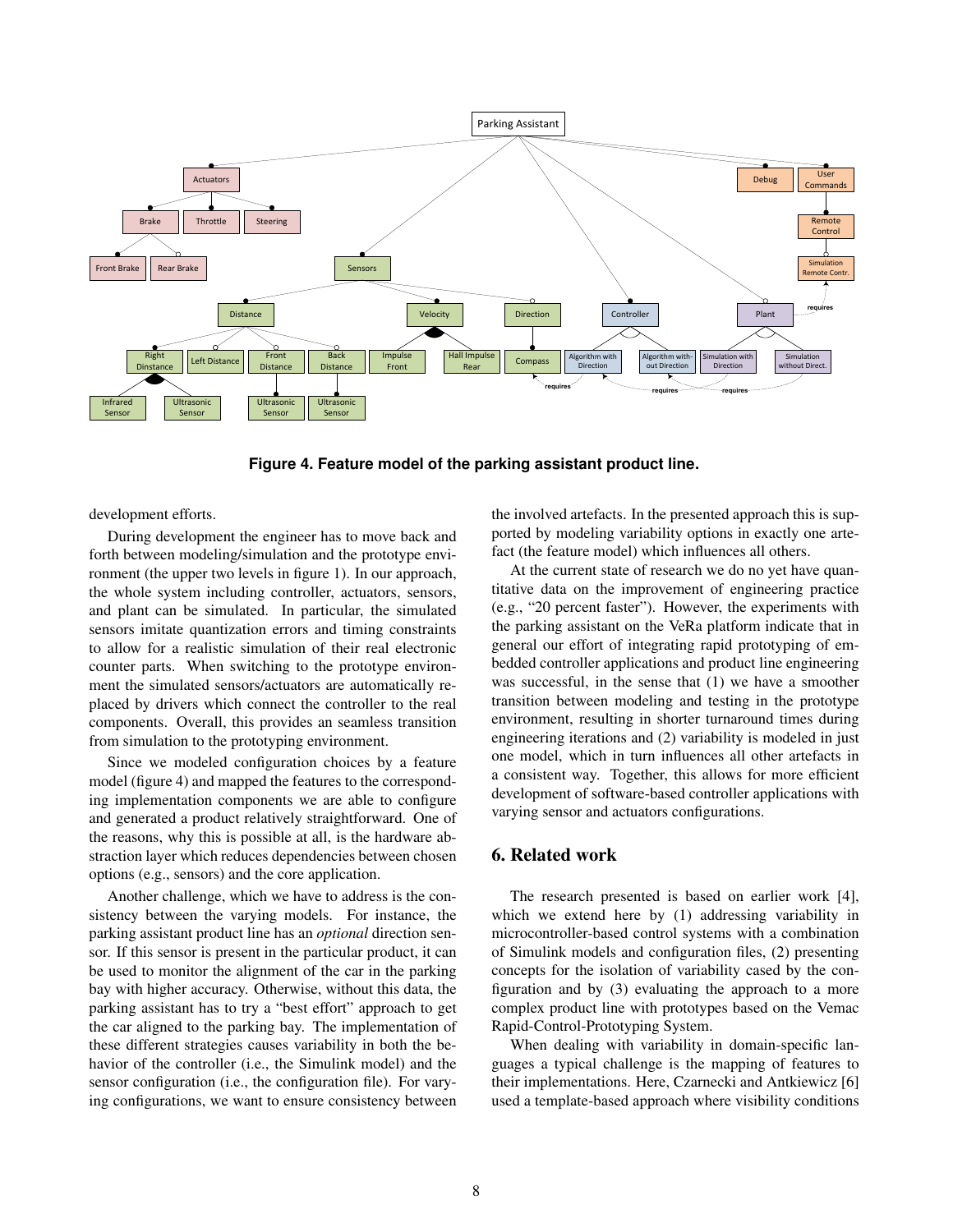

**Figure 5. The model car of the VeRa Rapid Control Prototyping platform.**

for model elements are described in OCL. In earlier work [2, 3], we used mapping models and model transformations in ATL [7] to implement similar mappings. Heidenreich et al. [10] present FeatureMapper, a tool-supported approach which can map features to arbitrary EMF-based models [8].

The approach discussed in this paper is partly based on mechanisms provided by pure::variants, in particular the Simulink connector [13].

Voelter and Groher [14] used aspect-oriented and modeldriven techniques to implement product lines. Their approach is based on variability mechanisms in openArchitectureWare [11] (e.g., XVar and XWeave) and demonstrated with a sample SPL of home automation applications.

## 7. Conclusions

In this paper we focused on the problem of introducing Product Line Engineering into the domain of softwarebased controllers.

To address this challenge we introduced a Hardware Abstraction Layer (HAL), which allows to exchange and adapt hardware components without changing the model-based implementation. To support consistency we describe the product line with *one* model (the feature model) which affects all other artefacts (Simulink model and HAL) in a consistent way. We evaluated our approach by implementing a parking assistant with varying product-specific configurations and sensors.

In our current work we are currently preparing to use more capabilities of model-driven frameworks such as EMF [9], GMF [9], and openArchitectureWare [11]. This includes the use of Ecore-based meta-models for the involved domain-specific languages (e.g., Simulink) and mechanisms for processing models (e.g., model transformations and model weaving). Consequently, this will allow us to improve the handling of large and complex product lines, for instance by providing better approaches for feature-implementation mappings as well as concepts for complexity handling by abstraction.

#### References

- [1] D. Abel and A. Bollig. *Rapid Control Prototyping*. Springer, Berlin, Heidelberg, 2006.
- [2] G. Botterweck, K. Lee, and S. Thiel. Automating product derivation in software product line engineering. In *Proceedings of Software Engineering 2009 (SE09)*, Kaiserslautern, Germany, March 2009.
- [3] G. Botterweck, L. O'Brien, and S. Thiel. Model-driven derivation of product architectures. In *Proceedings of the twenty-second IEEE/ACM international conference on Automated software engineering (ASE 2007)*, pages 469–472, Atlanta, GA, USA, 2007.
- [4] G. Botterweck, A. Polzer, J. Palczynski, R. Mitsching, and S. Kowalewski. Applying DSL technologies to realise vari-